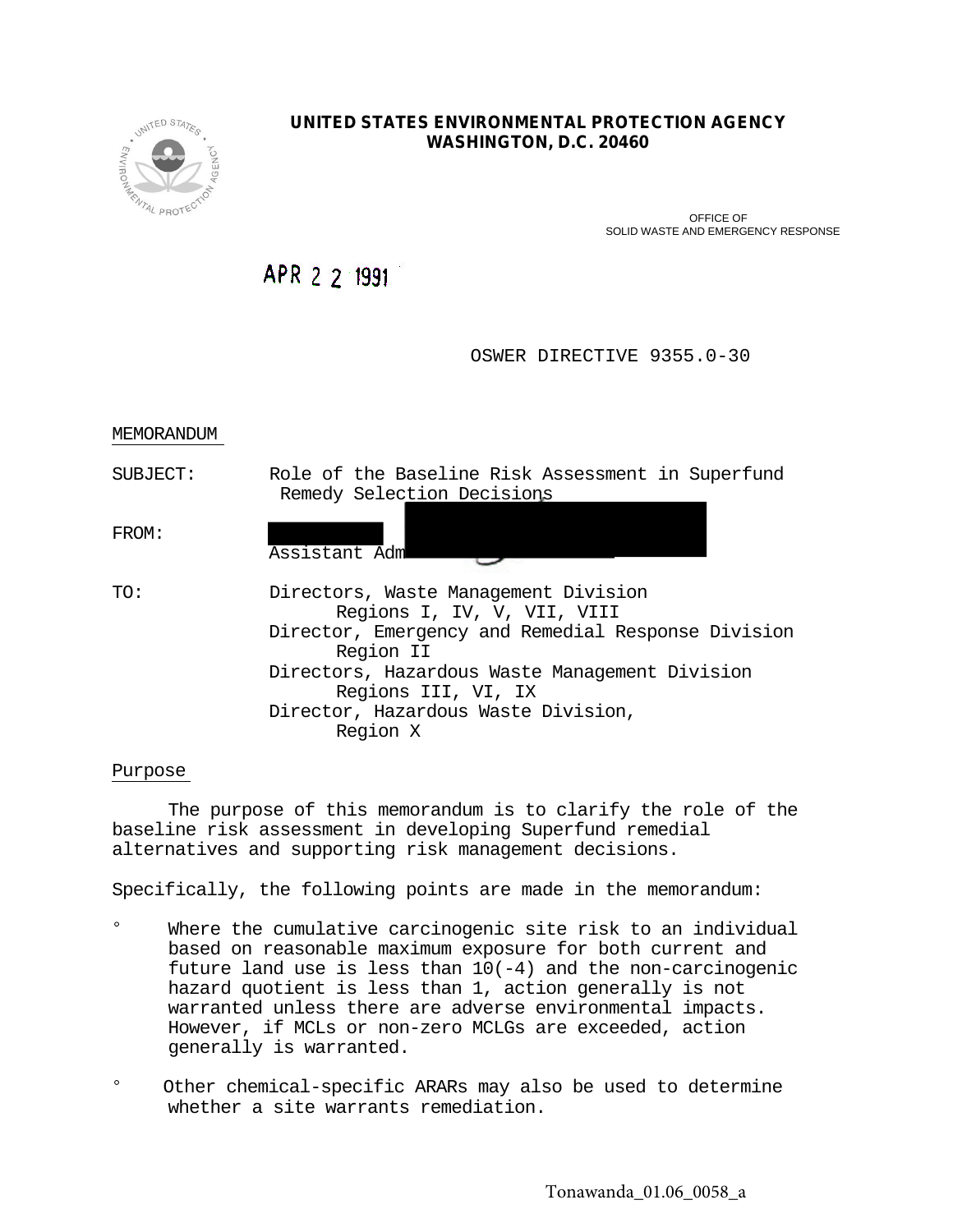- $\circ$  A risk manager may also decide that a baseline risk level less than  $10(-4)$  is unacceptable due to site specific reasons and that remedial action is warranted.
- $\circ$ Compliance with a chemical-specific ARAR generally will be considered protective even if it is outside the risk range (unless) there are extenuating circumstances such as exposure to multiple contaminants or pathways of exposure).
- $\circ$ The upper boundary of the risk range is not a discrete line at 1 X 10(-4), although EPA generally uses  $1 \times 10(-4)$  in making risk management decisions. A specific risk estimate around 10(-4) may be considered acceptable if justified based on site-specific conditions.
- $\circ$ The ROD should clearly justify the use of any non-standard exposure factors and the need for remedial action if baseline risks are within the generally acceptable risk range. The ROD should also include a table listing the final remediation goals and the corresponding risk level for each chemical of concern.

# Background

The 1990 National Contingency Plan (NCP) (55 Fed. Reg. 8665-8865(Mar. 8, 1990)) calls for a site-specific baseline risk assessment to be conducted, as appropriate, as part of the remedial investigation(Section 300.430 $(d)(1)$ ). Specifically, the NCP states that the baseline risk assessment should "characterize the current and potential threats to human health and the environment that may be posed by contaminants migrating to ground water or surface water, releasing to air, leaching through soil, remaining in the soil, and bioaccumulating in the food chain" (Section  $300.430(d)(4)$ ). The primary purpose of the baseline risk assessment is to provide risk managers with an understanding of the actual and potential risks to human health and the environment posed by the site and any uncertainties associated with the assessment. This information may be useful in determining whether a current or potential threat to human health or the environment exists that warrants remedial action.

The "Risk Assessment Guidance for Superfund: Volume I, Human Health Evaluation Manual - Part A" (HHEM)(EPA/540/1-89/002) provides guidance on how to conduct the human health portion of the baseline risk assessment. Volume II of the "Risk Assessment Guidance for Superfund" the "Environmental Evaluation Manual" (EPA/540/1-89/001) and the companion manual, "Ecological Assessment of Hazardous Waste Sites: A Field and Laboratory Reference" (EPA/600/3-89/013) provide guidance on conducting the environmental portion of the baseline risk assessment. Other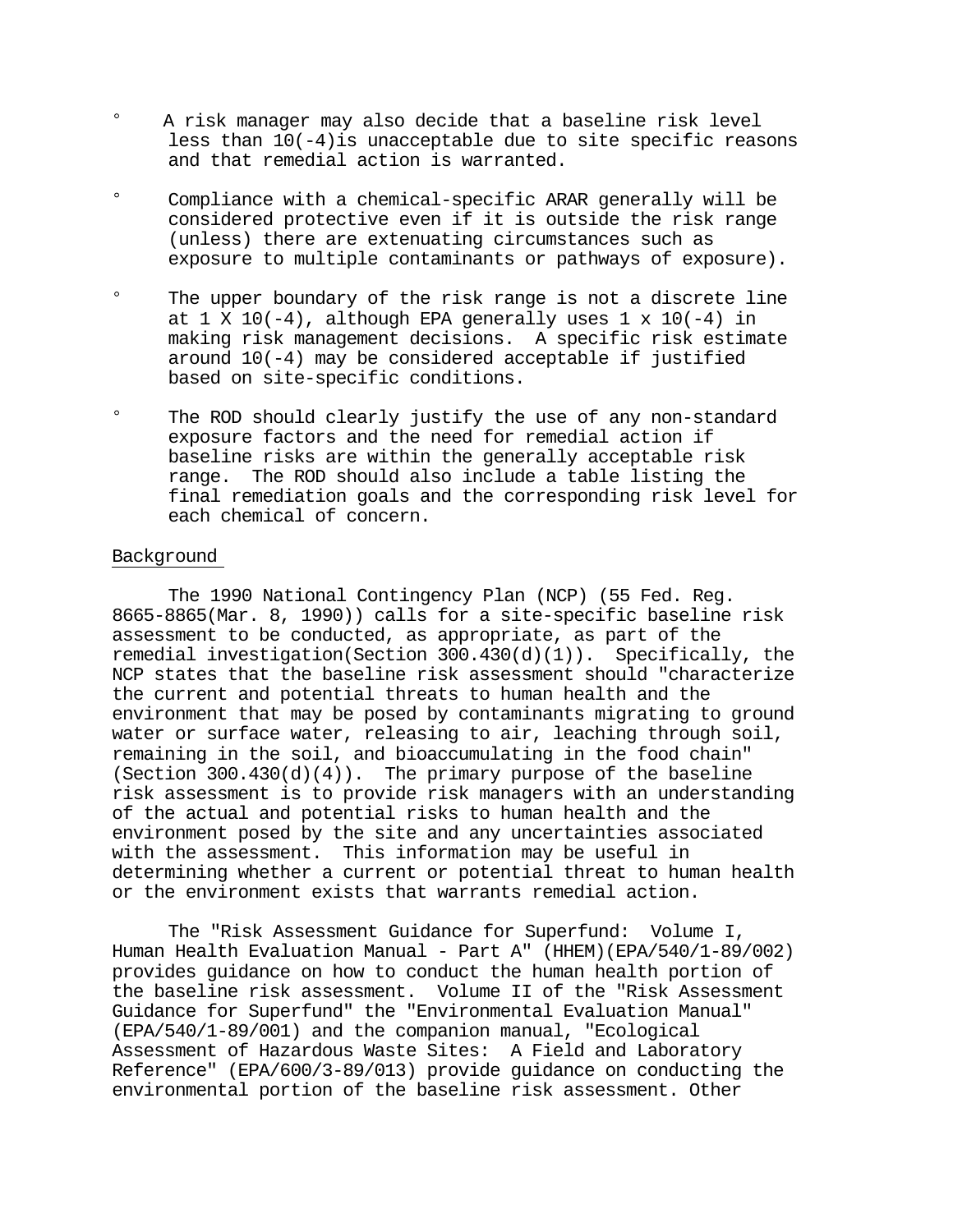pertinent guidance includes the "Guidance for Conducting Remedial Investigations and Feasibility Studies Under CERCLA" (RI/FS guidance, EPA/540/G-89/004), which describes how the baseline risk assessment fits into the overall RI/FS process. "Guidance on Preparing Superfund Decision Documents" (ROD guidance) (EPA/624/1-87/001) provides information on how to document the results of the baseline risk assessment in the ROD.

### Objective

The objective of this memorandum is to provide further guidance on how to use the baseline risk assessment to make risk management decisions such as determining whether remedial action under CERCLA Sections 104 or 106 is necessary. This memorandum also clarifies the use of the baseline risk assessment in selecting appropriate remedies under CERCLA Section 121, promotes consistency in preparing site-specific risk assessments, and helps ensure that appropriate documentation from the baseline risk assessment is included in Superfund remedy selection documents.

# Implementation

### RISKS WARRANTING REMEDIAL ACTION

Whenever there is a release or substantial threat of release of a hazardous substance into the environment (or a release or threat of release into the environment of a pollutant or contaminant "which may present an imminent and substantial danger to public health or welfare"), Section 104(a)(1) of CERCLA provides EPA with the authority to take any response action consistent with the National Contingency Plan it deems necessary to protect public health or welfare or the environment. Section 106 of CERCLA grants EPA the authority to require potentially responsible parties (or others) to perform removal or remedial actions "when the President determines that there may be an imminent and substantial endangerment to the public health or welfare or the environment because of an actual or threatened release of a hazardous substance form a facility."

As a general policy and in order to operate a unified Superfund program, EPA generally uses the results of the baseline risk assessment to establish the basis for taking a remedial action using either Section 104 or 106 authority. EPA may use the results of the baseline risk assessments to determine whether a release or threatened release poses an unacceptable risk to human health or the environment that warrants remedial action and to determine if a site presents an imminent and substantial endangerment. The risk assessment methodology for all sites should be the same regardless of whether the RI/FS or remedial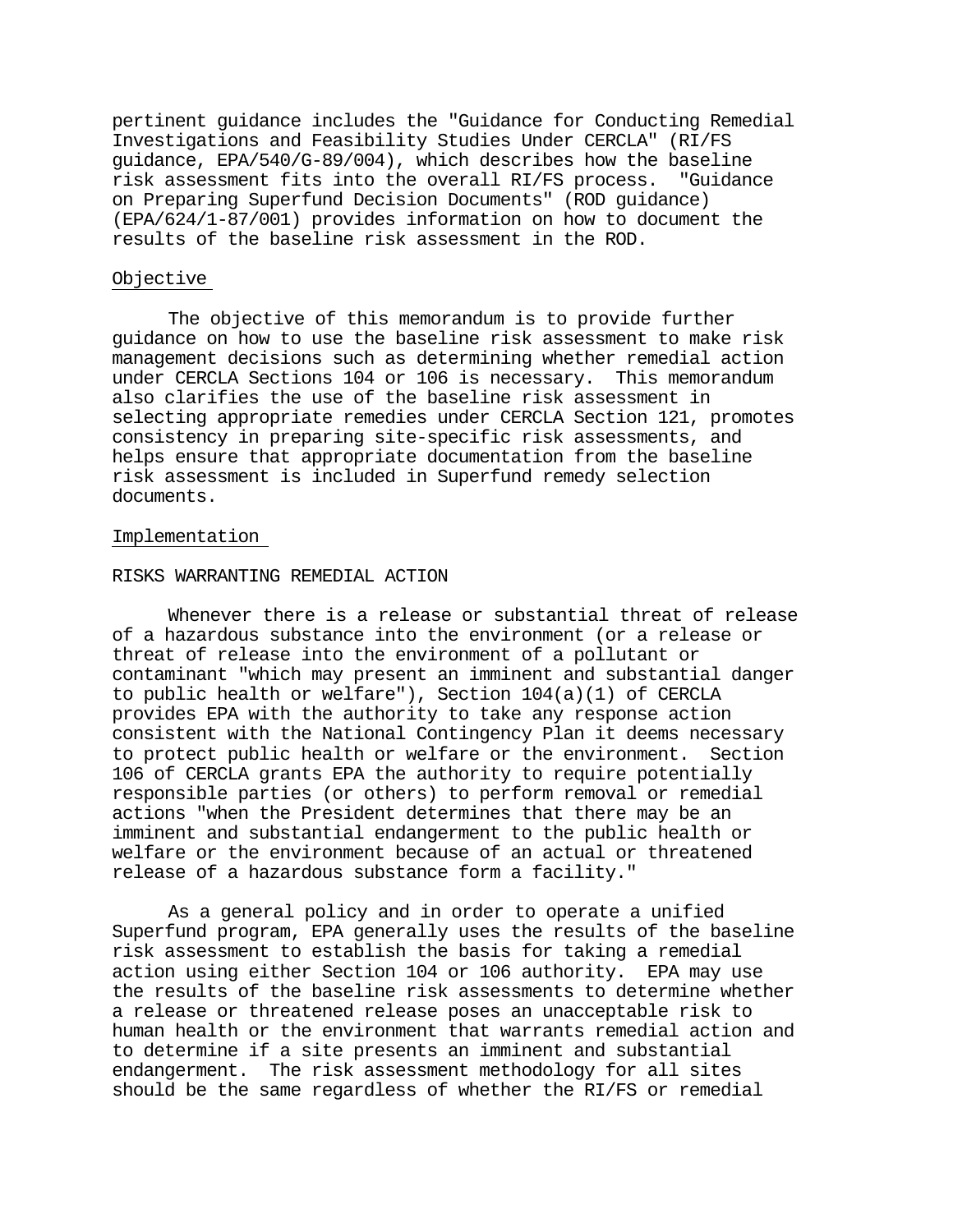design and remedial action is performed by EPA or potentially responsible parties.

Generally, where the baseline risk assessment indicates that a cumulative site risk to an individual using reasonable maximum exposure assumptions for either current or future land use exceeds the 10(-4) lifetime excess cancer risk end of the risk range, action under CERCLA is generally warranted at the site. For sites where the cumulative site risk to an individual based on reasonable maximum exposure for both current and future land use is less than  $10(-4)$ , action generally is not warranted, but may be warranted if a chemical specific standard that defines acceptable risk is violated or unless there are noncarcinogenic effects or an adverse environmental impact that warrants action. A risk manager may also decide that a lower level of risk to human health is unacceptable and that remedial action is warranted where, for example, there are uncertainties in the risk assessment results. Records of Decision for remedial actions taken at sites posing risks within the  $10(-4)$  to  $10(-6)$  risk range must explain why remedial why remedial action is warranted.

The cumulative site baseline risk should include all media that the reasonable maximum exposure scenario indicates are appropriate to combine and should not assume that institutional controls or fences will account for risk reduction. For noncarcinogenic effects of toxicants, unacceptable risk occurs when exposures exceed levels which represent concentrations to which the human population, including sensitive subgroups, may be exposed without adverse effect during a lifetime or part of a lifetime, as appropriate to address teratogenic and developmental effects.

Chemical specific standards that define acceptable risk levels (e.g., non-zero MCLGs, MCLs) also may be used to determine whether an exposure is associated with an unacceptable risk to human health or the environment and whether remedial action under Section 104 or 106 is warranted. For ground water actions, MCLs and non-zero MCLGs will generally be used to gauge whether remedial action is warranted.

EPA uses the general  $10(-4)$  to  $10(-6)$  risk range as a "target range" within which the Agency strives to manage risks as part of a Superfund cleanup. Once a decision has been made to make an action, the Agency has expressed a reference for cleanups achieving the more protective end of the range  $(i.e., 10(-6))$ , although waste management strategies achieving reductions in site risks anywhere within the risk range may be deemed acceptable by the EPA risk manager. Furthermore, the upper boundary of the risk range is not a discrete line at  $1 \times 10(-4)$ , although EPA generally uses  $1 \times 10(-4)$  in making risk management decisions. A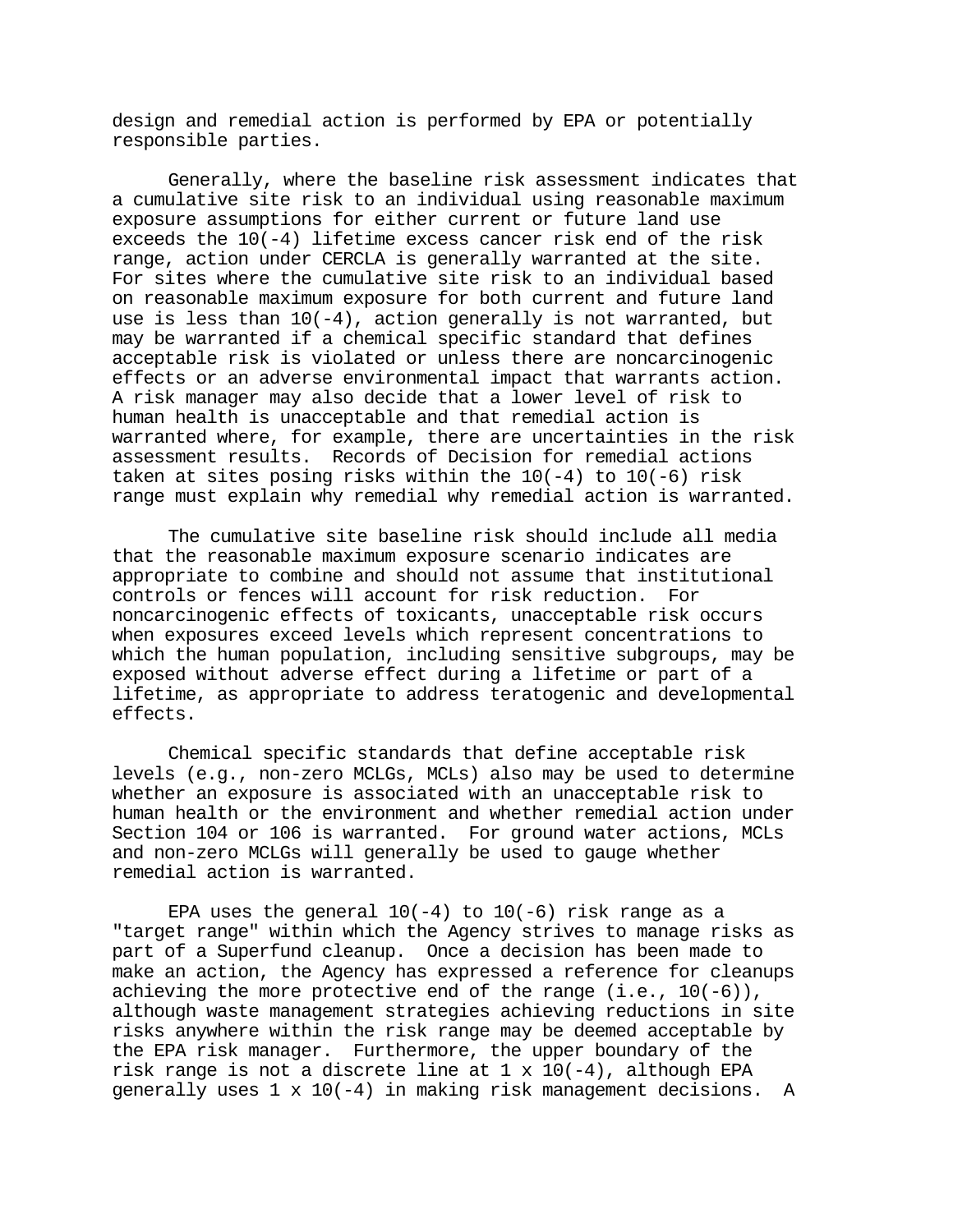specific risk estimate around  $10(-4)$  may be considered acceptable if justified based on site-specific conditions, including any remaining uncertainties on the nature and extent of contamination and associated risks. Therefore, in certain cases EPA may consider risk estimates slightly greater than  $1 \times 10(-4)$  to be protective.

When an ARAR for a specific chemical (or in some cases a group of chemicals) defines an acceptable level of exposure, compliance with the ARAR will generally be considered protective even if it is outside the risk range (unless there are extenuating circumstances such as exposure to multiple contaminants or pathways of exposure). Conversely, in certain situations EPA may determine that risks less than 1 x 10(-4) are not sufficiently protective and warrant remedial action.

Where current conditions have not resulted in a release posing risks that warrant action but there is a significant possibility that a release will occur that is likely to result in an unacceptable risk, remedial action may also be taken. The significance of the potential future release may be evaluated in part based on the quantities of material at the site and the environmental setting.

#### RISKS CONSIDERED IN RISK MANAGEMENT DECISION

As noted above, both current and reasonably likely future risks need to be considered in order to demonstrate that a site does not present an unacceptable risk to human health and the environment. An adequate consideration of future risk may necessitate the assessment of risks assuming a land use different from that which currently exists at the site. The potential land use associated with the highest level of exposure and risk that can reasonably be expected to occur should be addressed in the baseline risk assessment. Further, this land use and these exposure assumptions should be used in developing remediation goals.

The preamble to the NCP states that EPA will consider future land use as residential in many cases. In general, residential areas should be assumed to remain residential; and undeveloped areas can be assumed to be residential in the future unless sites are in areas where residential land use is unreasonable. Often the exposure scenarios based on potential future residential land use provide the greatest risk estimates (e.g., reasonable maximum exposure scenario) and are important considerations in deciding whether to take action (55 Fed. Reg. at 8710).

However, the NCP also states that "the assumption of future residential land use may not be justifiable if the probability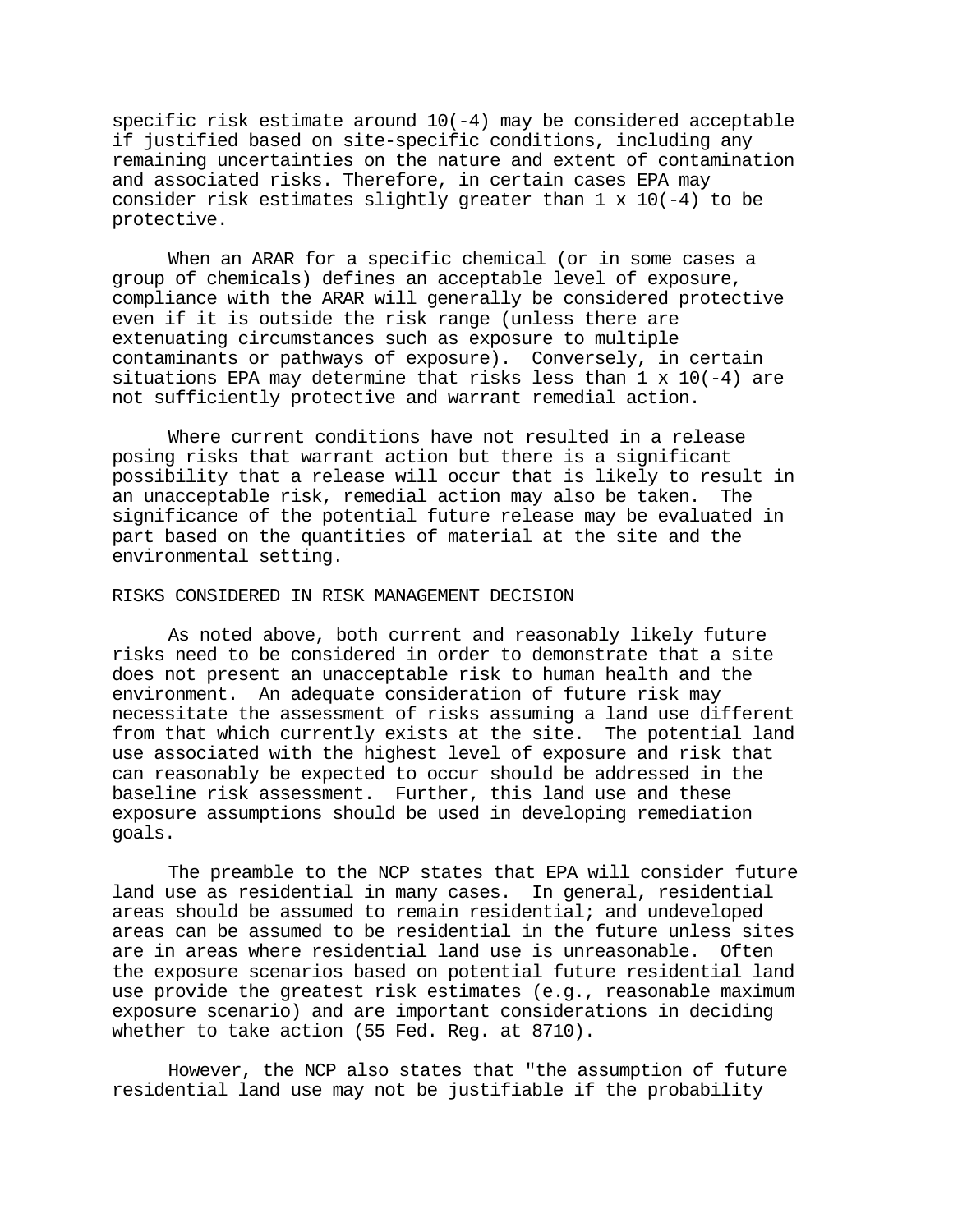that the site will support residential use in the future is small. "Sites that are surrounded by operating industrial facilities can be assumed to remain as industrial area unless there is an indication that this is not appropriate. Other land uses, such as recreational or agricultural, may be used, if appropriate. When exposures based on reasonable future land use are used to estimate risk, the NCP preamble states that the ROD "should include a qualitative assessment of the likelihood that the assumed future land use will occur" (55 Fed. Reg. at 8710).

Unacceptable environmental risks also may prompt remedial action and may occur where there is no significant risk to human health. Threats or potential threats to sensitive habitats, such as wetlands, and critical habitats of species protected under the Endangered Species Acts are especially important to consider when determining whether to take an action under CERCLA Section 104 or 106. Ambient Water Quality Criteria for aquatic organisms are chemical-specific standards that will generally be considered when determining whether to take an action based on the environmental risk of releases to surface waters.

### NO-ACTION DECISIONS

If the baseline risk assessment and the comparison of exposure concentrations to chemical-specific standards indicates that there is no unacceptable risk to human health or the environment and that no remedial action is warranted, then the CERCLA Section 121 cleanup standards for selection of a Superfund remedy, including the requirement to meet applicable or relevant and appropriate requirements (ARARs), are not triggered. CERCLA section 121 (a) requires only that those remedial actions that are "determined to be necessary ... Under section 104 or ... 106 ... be selected in accordance with section 121." If EPA determines that an action is necessary, the remedial action must attain ARARs, unless a waiver is invoked. Of course, sites that do not warrant action under CERCLA sections 104 or 106 may warrant action under another State or Federal statute, such as RCRA subtitle D requirements for the appropriate closure of a solid waste landfill.

The decision not to take action at an NPL site under section 104 and 106 should also be documented in a ROD. The decision documentation process should include the preparation of a proposed plan for public comment, ROD and eventually a closeout report and Federal Register deletion notice.

### POINT OF DEPARTURE WHEN ACTION WARRANTED

Once remedial action has been determined to be warranted,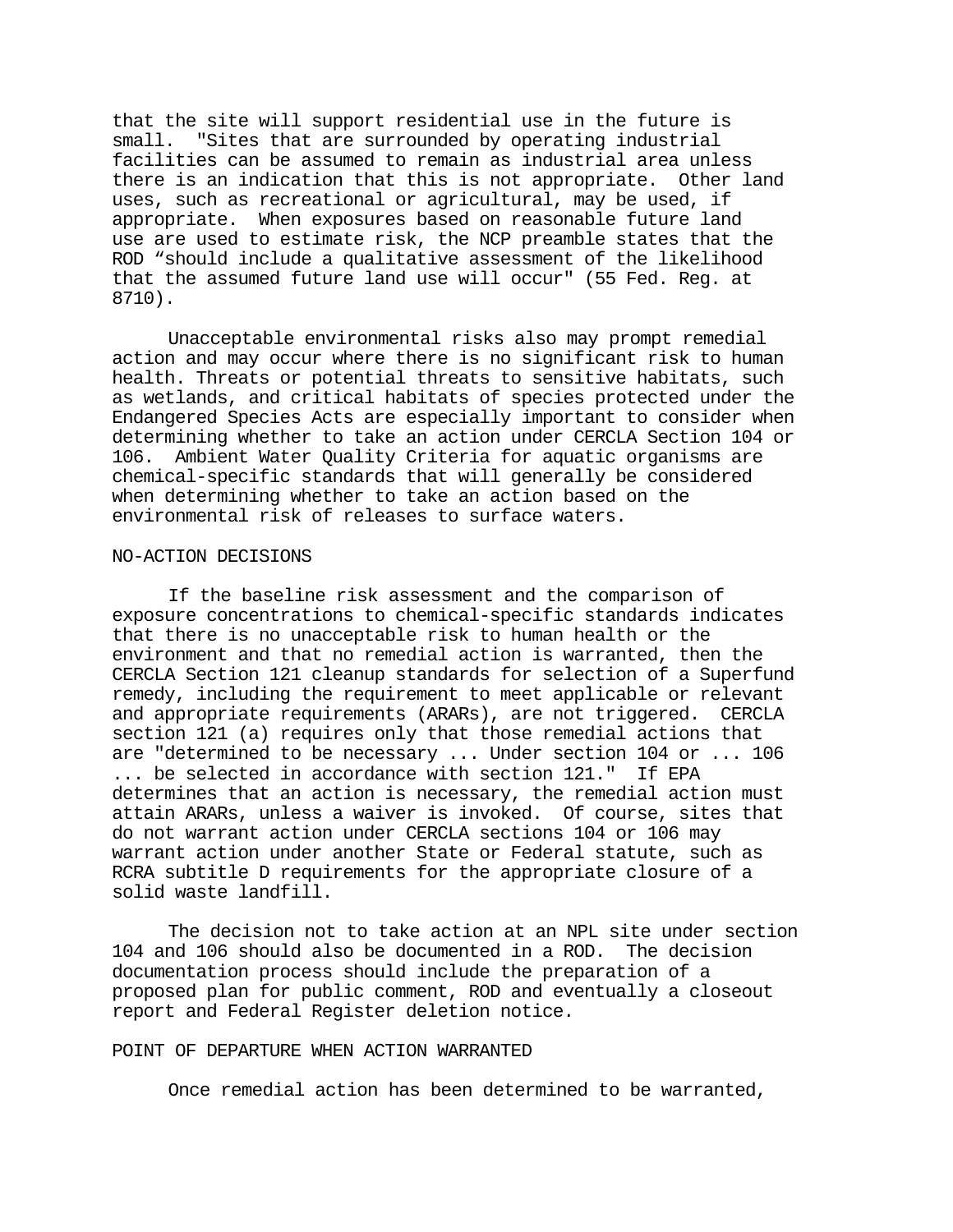the results of the baseline risk assessment may be used to modify preliminary remediation goals. These preliminary goals are developed at scoping based on ARARs and the 10(-6) cancer risk point of departure pursuant to NCP section 300.430(e)(2)(I).

# USE OF BASELINE RISK ASSESSMENT TO MODIFY PRELIMINARY REMEDIATION GOALS

Remediation goals developed under CERCLA section 121 are generally medium-specific chemical concentrations that will pose no unacceptable threat to human health and the environment. preliminary remediation goals are developed early in the RI/FS process based on ARARs and other readily available information, such as concentrations associated with  $10(-6)$  cancer risk or a hazard quotient equal to one for noncarcinogens calculated from EPA toxicity information. These preliminary goals may be modified based on results of the baseline risk assessment, which clarifies exposure pathways and may identify situations where cumulative risk of multiple contaminants or multiple exposure pathways at the site indicate the need for more or less stringent cleanup levels than those initially developed as preliminary remediation goals. In addition to being modified based on the baseline risk assessment, preliminary remediation goals and the corresponding cleanup levels may also be modified based on the given waste management strategy selected at the time of remedy selection that is based on the balancing of the nine criteria used for remedy selection (55 Fed. Reg. at 8717 and 8718).

# EARLY AND INTERIM ACTIONS

Early operable unit actions (e.g., hot spot removal and treatment) and interim actions (e.g., temporary storage or ground water plume containment) may be taken to respond to an immediate site threat or to take advantage of an opportunity to significantly reduce risk quickly (55 Fed. Reg. at 8705). For example, an interim containment action may be particularly useful early in the process for complicated ground water remedial actions, where concentrations greater than MCLS provide a good indication that remediation of a potential drinking water source is necessary; such quick remedial action is important to prevent further spread of the contaminant plume while a final ground water remedy is being developed.

Early and interim action RODs do not require a completed baseline risk assessment, although enough information must be available to demonstrate the potential for risk and the need to take action. Data sufficient to support the interim action decision can be extracted from the ongoing RI/FS for the site and set out in a focused feasibility study or other appropriate document that includes a short analysis of a limited number of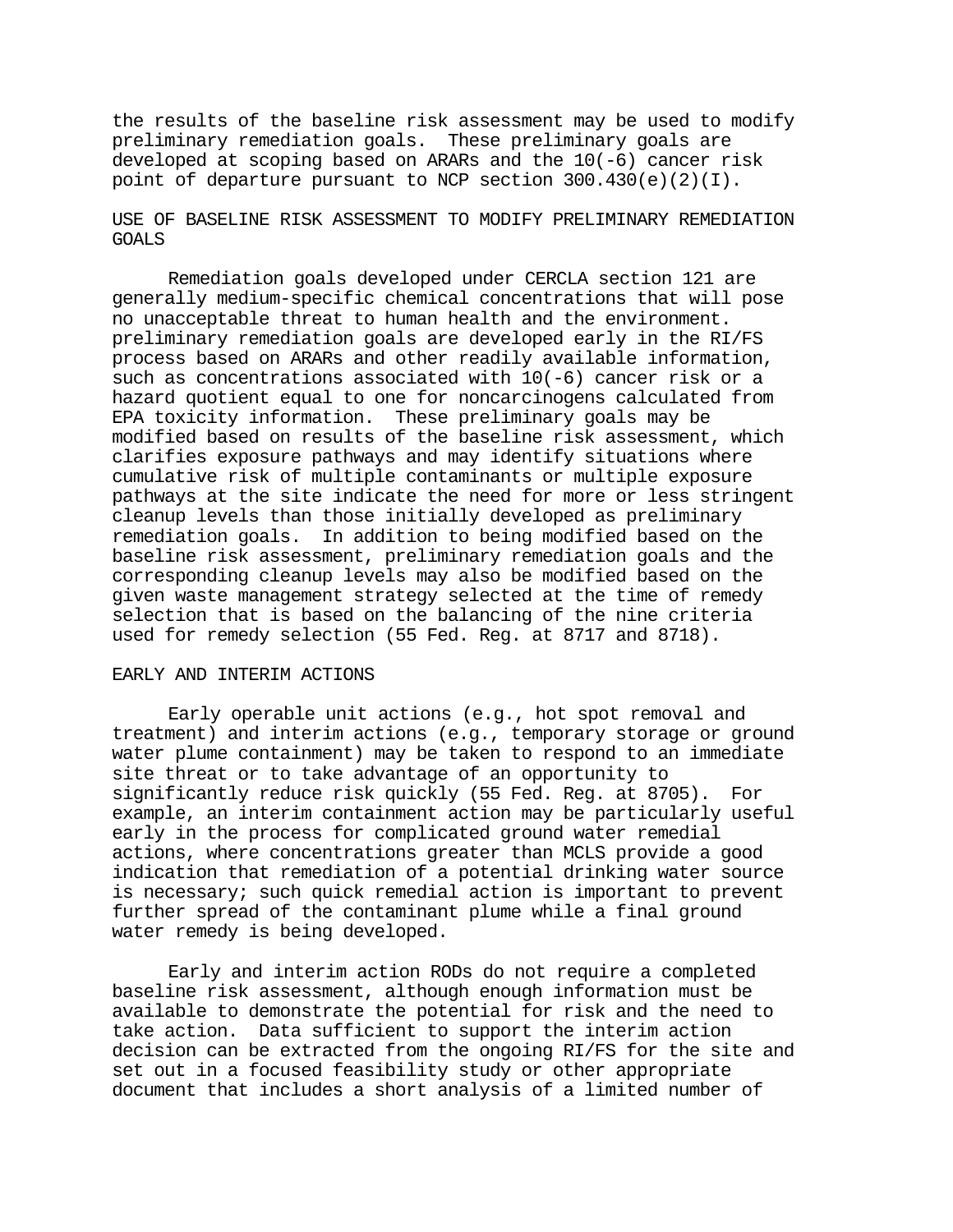alternatives (55 Fed. Reg. at 8704). These data should include a summary of contaminants of concern, concentrations and relevant exposure information. A discussion should accompany these data explaining the need for immediate remedial action based on the presence of contamination that, if left unaddressed in the short-term, either contributes immediate risk or is likely to contribute to increased site risk or degradation of the environment/ natural resources. The early and interim action RODs should note that some exposure pathways at the site may not be addressed by the action.

An interim action ROD eventually must be followed by a subsequent ROD for that operable unit based on the complete RI/FS, that includes the baseline risk assessment, in order to document long-term protection of human health and the environment at that portion of the site. The interim action ROD, however, should demonstrate qualitatively (and quantitatively if possible) that there is a risk or potential for risk and explain how the temporary measures selected will address a portion of this risk.

### DOCUMENTATION OF BASELINE RISK ASSESSMENT RESULTS IN THE ROD

The Summary of Site Risks section of the ROD should include a discussion of the risks associated with current and future land use and a table presenting these risk levels for each exposure medium (e.g., direct contact with soil by potential future residents exposed via incidental soil ingestion and dermal contact). In some situations, risks from exposure via more than one medium (e.g, soil and drinking water) will affect the same potentially exposed individual at the same time. It is appropriate in these situations to combine the risk that an individual may be exposed to from a site.

In addition to summarizing the baseline risk assessment information, the ROD (except no-action RODs) should include how remedial alternatives will reduce risks by achieving cleanup levels through treatment or by eliminating exposures through engineering controls for each contaminant of concern in each appropriate medium.

The Comparative Analysis should include a discussion of each of the nine criteria; consideration of risk is part of the discussion of several of the criteria. The discussion of overall protection of human health and the environment should include a discussion of how the remedy will eliminate, reduce, or control risks identified in the baseline risk assessment posed through each pathway and whether exposure levels will be reduced to acceptable levels. For example, if direct human contact with contaminated soil is identified as a significant risk at a site, the ROD (except no-action RODs) should indicate how the selected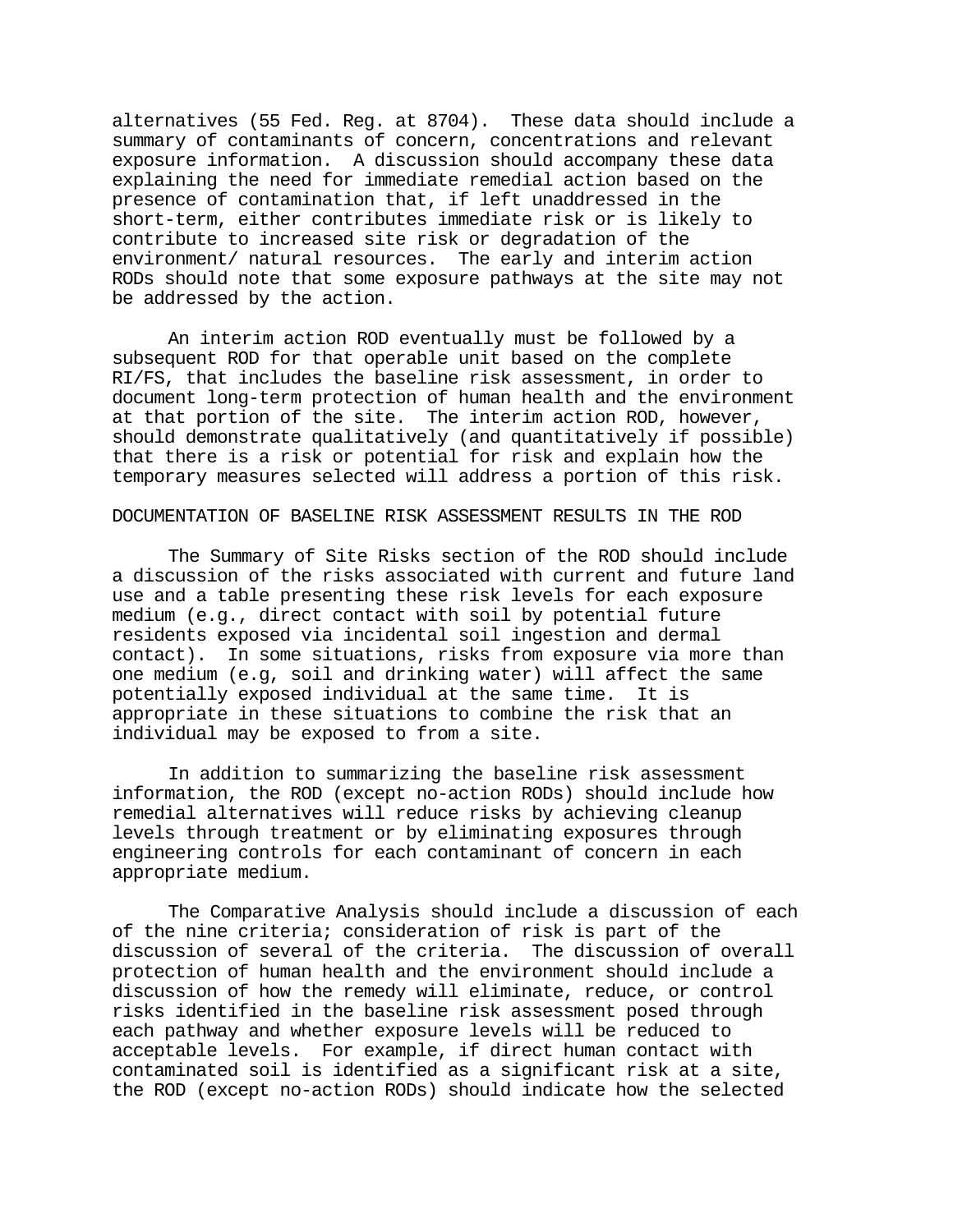remedy will eliminate or control exposures to ensure protection of human health. The discussion of long-term effectiveness and permanence should include, where appropriate, an assessment of the residual risk from untreated residual waste remaining at the site. The short-term effectiveness discussion should address risks during remedial action to those on-site and nearby.

Finally, that part of the Decision Summary in the ROD that focuses on the selected remedy should show:

- $\circ$ the chemical-specific remediation level and corresponding chemical-specific risk level(s) to be attained at the conclusion of the response action and the points (or area) of compliance for the media being addressed; and
- $\circ$ The lead agency's basis for the remediation levels (e.g., risk calculation, ARARs).

The attached table, "Remediation levels and Corresponding Risks," provides a direct means of displaying this information for health risks and, where appropriate, environment protection (Table 1). The table should be completed for all media for which the ROD selects final cleanup levels. The table should serve as a summary of text in the selected remedy section of the ROD Decision Summary. For interim action RODs, only qualitative statements may be possible.

Additional guidance on the baseline risk assessment and its role in remedy selection is available from several sources. For guidance on the baseline risk assessment contact:

David Bennett, Chief Toxics Integration Branch (OS-230) Hazardous Site Evaluation Division Office of Emergency and Remedial Response phone: (FTS) or (202) 475-9486.

For additional guidance on the interaction of the baseline risk assessment and Superfund remedy selection, contact:

David Cooper Remedial Operations and Guidance Branch (OS-220W) Hazardous Site Control Division Office of Emergency and Remedial Response phone: (FTS) 398-8361 commercial phone: (703) 308-8361.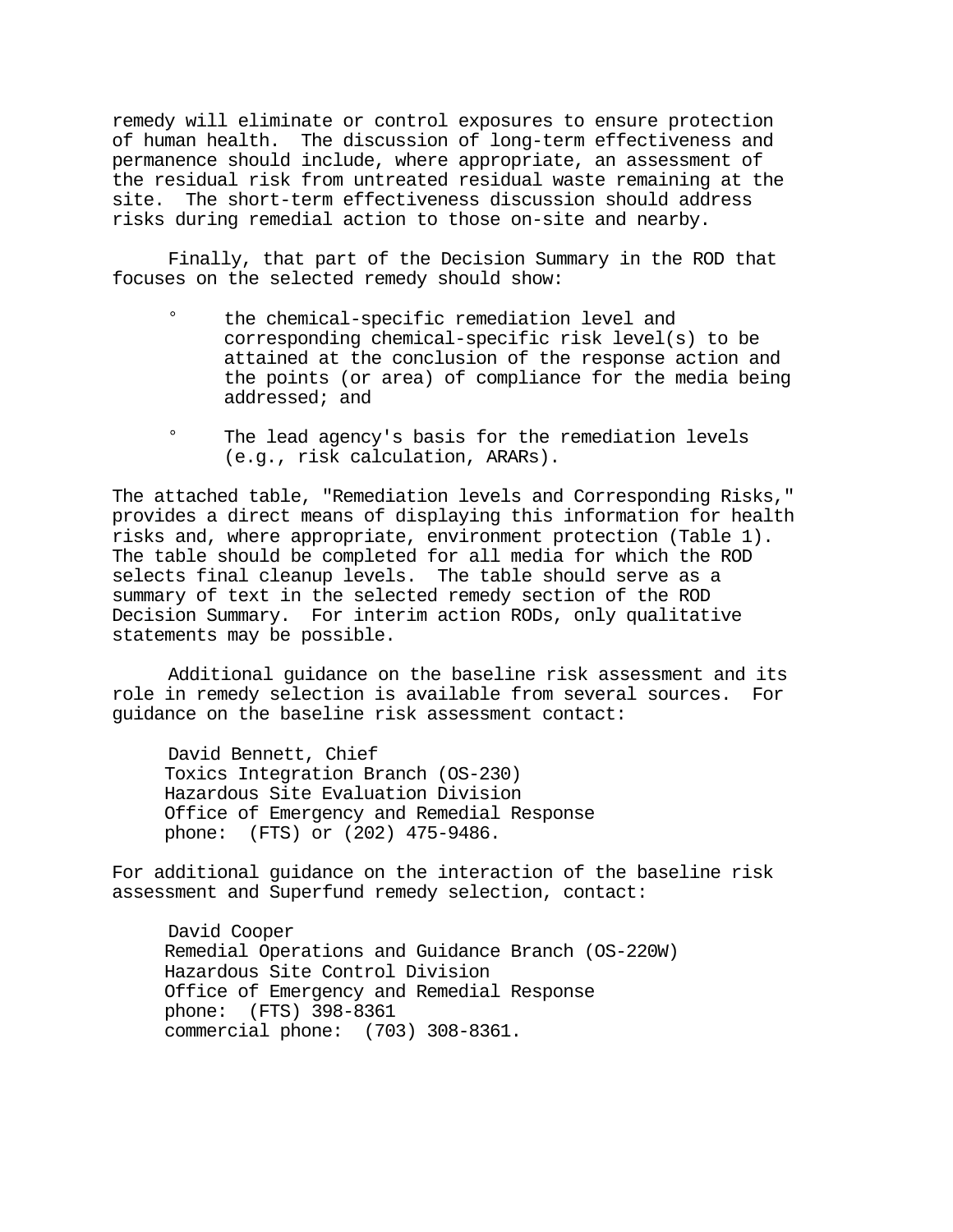For guidance on enforcement-lead sites contact:

Stephen Ells Guidance and Evaluation Branch (OS-510) CERCLA Enforcement Division Office of Waste Programs Enforcement phone: (FTS) or (202) 475-9803.

-------------------------

NOTICE: The policies set out in this memorandum are intended solely as guidance. They are not intended, nor can they be relied upon, to create any rights enforceable by any party in litigation with the United States. EPA officials may decide to follow the guidance provided in this memorandum, or to act at variance with the guidance, based on an analysis of specific site circumstances. Remedy selection decisions are made and justified on a case-specific basis. The Agency also reserves the right to change this guidance at any time without public notice.